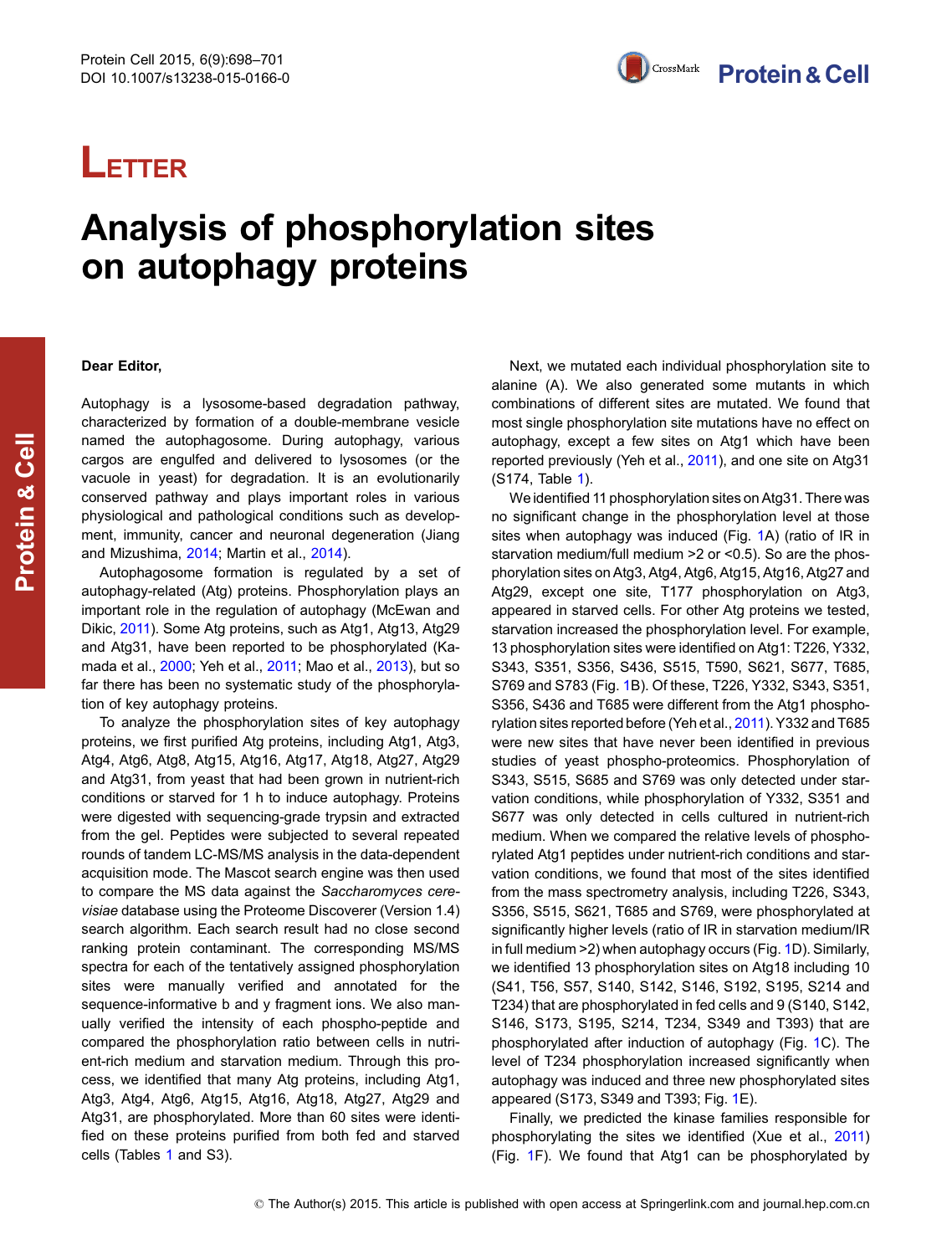$\blacktriangleright$ 

<span id="page-1-0"></span>many important kinases: AMPK (Snf1), PKA (Tpk1/2/3), mitochondrial protein kinases (Pkp1/2), protein kinases involved in stress (Rck2, Sch9, Rim15 and Dbf2), protein kinases of the PAK/Ste20 family (Kic1, Cla4), kinases involved in transcription (Kns1, Sky1, Ssn3, Sgv1, Ctk1 and Pho85), kinases related to the cell integrity pathway (Ypk2, Cbk1), and others. Of these kinases, AMPK and PKA have previously been reported as mediating signals upstream of Atg1 (Stephan et al., [2009;](#page-3-0) Kim et al., [2011\)](#page-3-0). The other predicted kinases suggest new signal pathways which may regulate Atg1 function or autophagy. Atg18 is predicted to be phosphorylated by the mitogen-activated protein kinases (MAPK) Hog1 and Slt2, yeast casein kinase homolog Yck1, and the vacuolar casein kinase I (CKI) Yck3. Yck3 is a palmitoylated vacuolar membrane-localized casein kinase I isoform that regulates vacuole fusion and fission. Hog1 is involved in osmoregulation. Atg4 is predicted to be phosphorylated by Ste11, Bck1 and Cdc15. Atg6 is predicted to be phosphorylated by Kic1, Cla4, Skm1, Dun1, Rad53, Sps1 and Ste20. Atg16 is predicted to be phosphorylated by Cbk1, Dbf2 and Rim15. The predicted kinases of Atg15 are Ypk2, Sch9 and Pkc1. And Atg31 is predicted to be phosphorylated by Ypk2 and Sch9.

In summary, we studied the phosphorylation of key Atg proteins and found that many of them were phosphorylated.

Figure 1. Phosphorylation status of Atg proteins under nutrient-rich and starvation conditions. (A–C) Schematic diagrams of the Atg31, Atg1 and Atg18 proteins showing the phosphorylation sites identified by MS. Blue, sites that are phosphorylated under both nutrient rich and starvation conditions; red, sites that are phosphorylated only under starvation conditions; black, sites that are phosphorylated only under nutrient-rich conditions. (D) MS1 intensity ratio (IR) of phosphorylated Atg1 peptides in nutrient-rich and starvation conditions. NA, no phospho-peptide detected. (E) MS1 intensity ratio (IR) of phosphorylated Atg18 peptides in nutrient-rich and starvation conditions. (F) Network of Atg proteins and the corresponding kinases predicted by iGPS.

Furthermore, we performed site-directed mutagenesis to check whether the phosphorylated sites have an effect on autophagy activity. Although most of the single mutations had no effect, we cannot exclude the possibility that different phosphorylation sites may combine together to play a role in autophagy. Finally, we predicted the kinases which may mediate phosphorylation of these Atg proteins. We hope our study provides useful information to researchers who study the regulation of autophagy.

Table 1. Phosphorylation sites identified on yeast Atg proteins and mutagenesis screen

| <b>Sites</b>             | Au L     | <b>Sites</b>           | Au L     | <b>Sites</b>              | Au L     | <b>Sites</b>                | Au L      |
|--------------------------|----------|------------------------|----------|---------------------------|----------|-----------------------------|-----------|
| Atg1<br>T226             | $***$    | Atg1<br>S769           | $++-$    | Atg16<br><b>S50</b>       | $***$    | Atg29<br>T33                | $^{+++}$  |
| Atg1<br>Y332             | $^{+++}$ | Atg1<br>S783           | $++-$    | Atg18<br>S41, T56, S57    | $++-$    | Atg29<br>S43                | $^{+++}$  |
| Atg1<br>S343             | $^{+++}$ | Atg3<br>Y168, Y169     | $^{+++}$ | Atg18<br>S140, S142, S146 | $++-$    | Atg29<br>S <sub>127</sub>   | $^{+++}$  |
| Atg1<br>S351             | $^{+++}$ | Atg3<br>Y172           | $^{+++}$ | Atg18<br>S <sub>173</sub> | $^{+++}$ | Atg29<br>S <sub>187</sub>   | $^{+++}$  |
| Atg1<br>S356             | $^{+++}$ | Atg3<br>T177           | $^{+++}$ | Atg18<br>S192, S195       | $++-$    | Atg31<br>S38, S40, T41, S44 | $^{+++}$  |
| Atg1<br>S436             | $^{+++}$ | Atg3<br>S230           | $^{+++}$ | Atg18<br>S214             | $++-$    | Atg31<br>S116               | $^{+++}$  |
| Atg1<br>S515             | $^{+++}$ | Atg4<br>T483, S488     | $^{+++}$ | Atg18<br>T234             | $^{+++}$ | Atg31<br>S <sub>135</sub>   | $^{+++}$  |
| Atg1<br>T <sub>590</sub> | $^{+++}$ | Atg6<br>S32, T37       | $^{+++}$ | Atg18<br>S349             | $++-$    | Atg31<br>S143, S146         | $^{+++}$  |
| Atg1<br>S621             | $++$     | Atg6<br>S231           | $^{+++}$ | Atg18<br>T393             | $++-$    | Atg31<br>S <sub>153</sub>   | $++-$     |
| Atg1<br>S677             | $++$     | Atg15<br>T22, T24      | $^{+++}$ | Atg27<br>T93              | $^{+++}$ | Atg31<br>S174               | $\ddot{}$ |
| Atg1<br>T685             | $^{+++}$ | Atg16<br>S17, T21, S23 | $^{+++}$ | Atg27<br>T211             | $+++$    | Atg31<br>S153, S195         | $^{+++}$  |

The identified phosphorylation sites were mutated to A and the autophagy activity of the mutants was assessed by monitoring the translocation of GFP-Atg8 into vacuoles. 100 cells were assessed in a blind fashion and quantified. The autophagy level ratio (Au L) is the qualitative assessments of mutant autophagy activity compared to WT activity.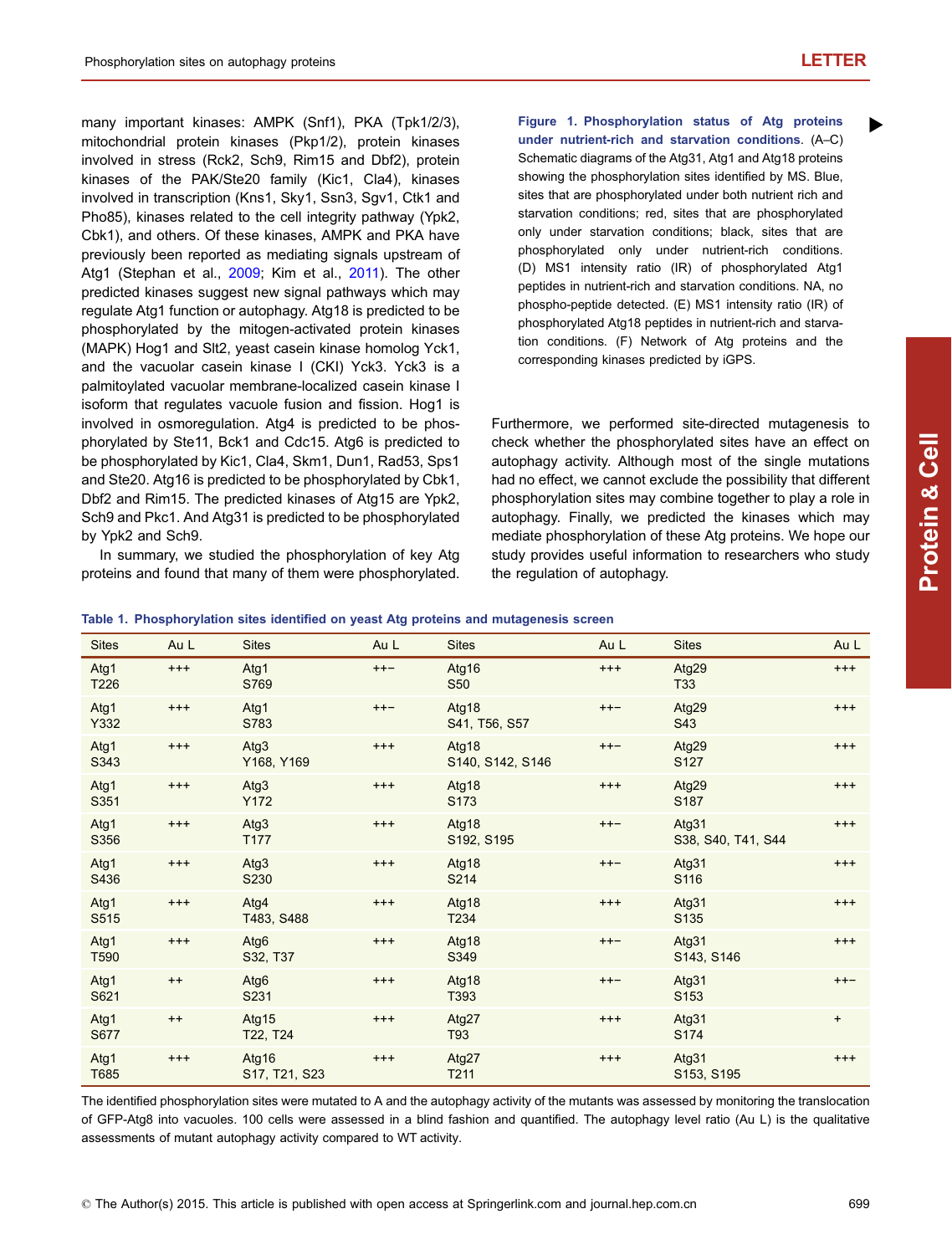Protein

& Cell





## **FOOTNOTES**

Wenzhi Feng, Wenhao Zhang, Hui Wang, Lili Ma, Di Miao, Zexian

This research was supported by the National Natural Science Foundation of China (Grant Nos. 31125018, 31030043 and 31321003), and the National Basic Research Program (973 Program) (Nos. 2010CB833704 and 2011CB910100) to Li Yu.

Liu, Yu Xue, Haiteng Deng and Li Yu declare that they have no conflict of interest.